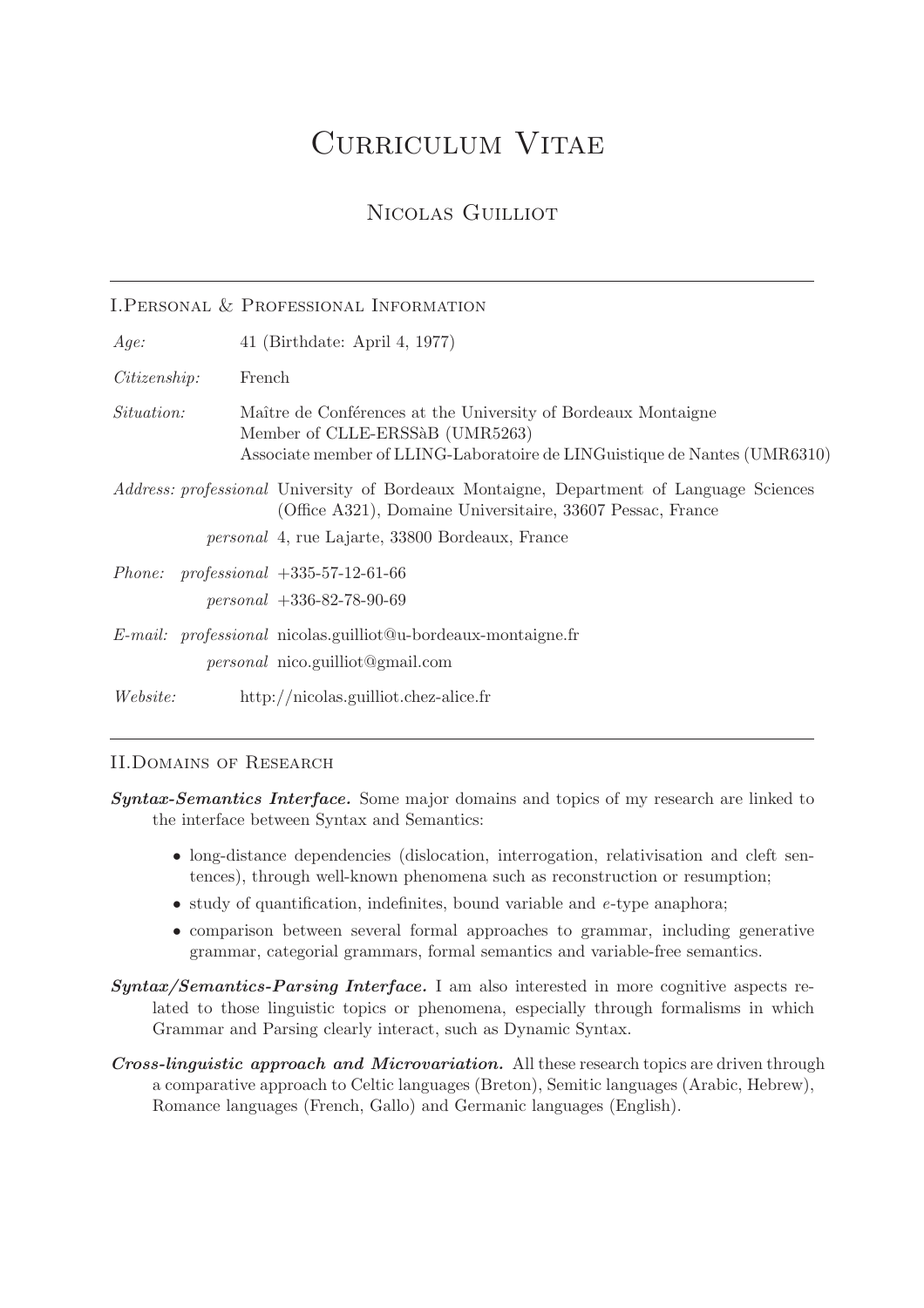# III.Oral Presentations

#### Invited Conferences

| May 2018         | 'Quand la coordination défie la syntaxe: ellipse ou non?', Workshop on Ellip-<br>sis and Experimental Methods, organized by Juliette Thuilier, University of<br>Toulouse Jean Jaurès.                                                                           |
|------------------|-----------------------------------------------------------------------------------------------------------------------------------------------------------------------------------------------------------------------------------------------------------------|
| Apr. 2018        | 'Microvariation dans les langues romanes et en gallo: le cas de la négation',<br>$2^{nd}$ Journée d'Etude Gallèse, organized by the LLING, University of Nantes.                                                                                                |
| Sept. 2017       | 'Structuralisme et Grammaire Générative', 7 <sup>es</sup> Summer Workshops of Cer-<br>LICO, University of la Rochelle, France.                                                                                                                                  |
| Jan. 2017        | 'Formaliser la syntaxe (ou la phonologie) qui nous manque', Journée anniver-<br>saire de l'UMRisation du LLING, Université de Nantes.                                                                                                                           |
| Sept. 2016       | 'Negative Concord in Gallo: how to deal with microvariation', international<br>workshop $MiMoGa$ on the Morpho-syntactic Microvariation in Gallo-romance<br>languages, University of Zurich.                                                                    |
| Nov. 2015        | Comments on Small Clauses and Copular Constructions: the view from He-<br>brew by Ur Shlonsky', international workshop on Topics in Syntax and Se-<br><i>mantics</i> , University of Nantes.                                                                    |
| <b>July 2012</b> | 'On covariation and competition: how resumptives covary and distribute' (with<br>N. Malkawi), International Workshop on the Syntax and Semantics of Resump-<br><i>tive Pronouns</i> , organized by Ivy Sichel at the Hebrew University of Jerusalem,<br>Israël. |
| Oct. 2009        | 'Reconstruction: a variable(-free) phenomenon', $3^{rd}$ Workshop of European<br>Research Net in Linguistics, organized by EHU and the University of Basque<br>Country, Vitoria.                                                                                |
| June $2008$      | 'Reconstructing Relative Clauses', $2^{nd}$ Workshop of European Research Net<br>in Linguistics, organized by EHU and the University of Basque Country, San<br>Sebastian.                                                                                       |
| Dec. 2007        | 'Resumption as NP ellipsis' (with N. Malkawi), 1st Workshop of European<br>Research Net in Linguistics, organized by EHU and the University of Basque<br>Country, Vitoria.                                                                                      |
| June 2007        | 'Reconstructing Resumption', Workshop on Resumption, organized by A. Rou-<br>veret at the University of Paris 7 (France).                                                                                                                                       |
| June 2007        | 'Weak vs Strong Resumption' (with N. Malkawi), Workshop on Resumption,<br>organized by A. Rouveret at the University of Paris 7 (France).                                                                                                                       |
| Aug. 2005        | 'Reconstruction is dynamic', Workshop on Dialogue, in parallel to the $17th$<br>ESSLLI (European Summer School in Logics, Language and Information),<br>Heriot-Watt University of Edinburgh (Scotland).                                                         |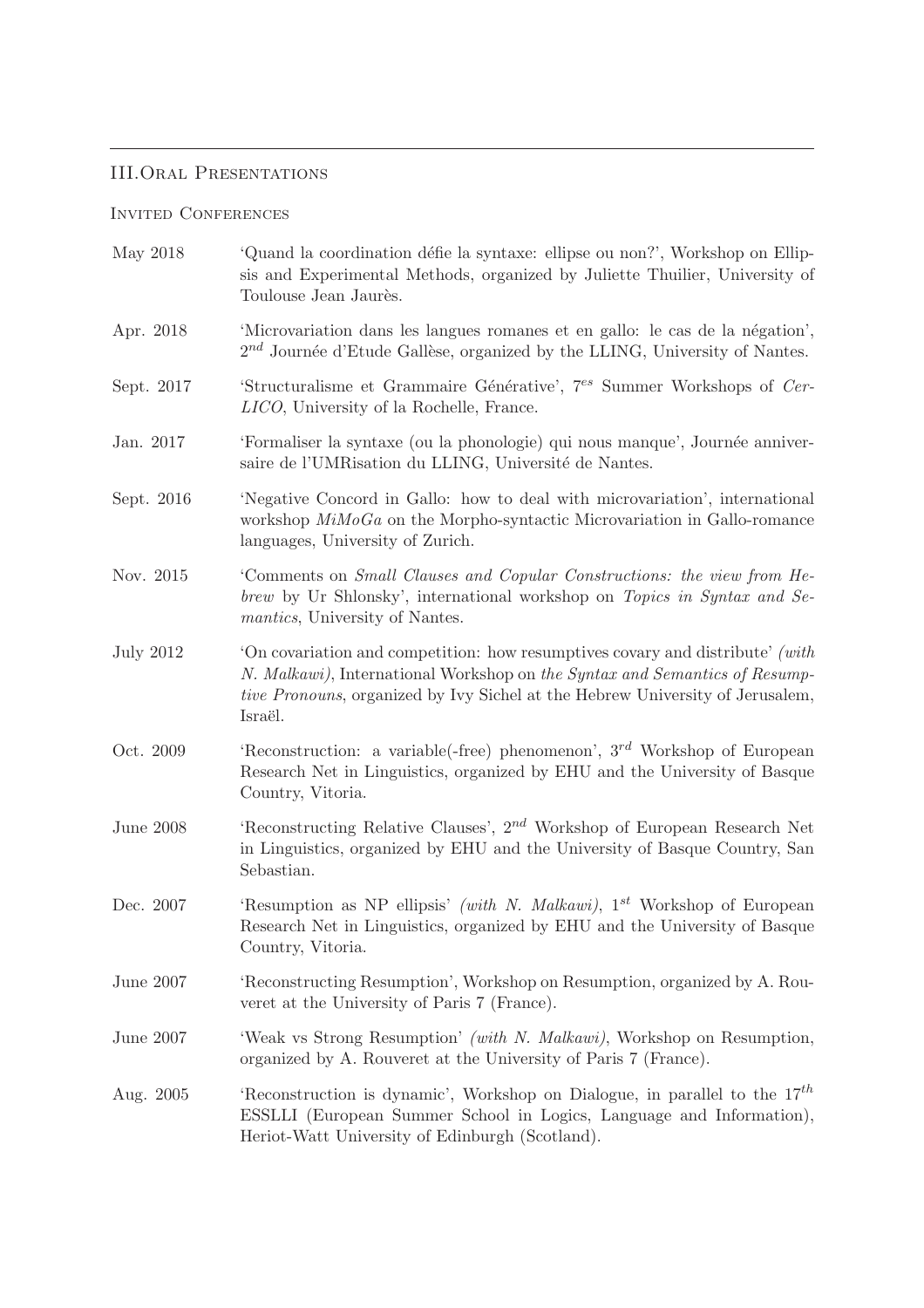REFEREED TALKS (selection by abstract)

| Feb. 2017   | 'Reconstruction and Sharing: a dynamic perspective'(alternate), international<br>workshop Order and Directionality in Grammar, organized by C. Chesi, and in-<br>cluded to $43^{rd}$ IGG (Incontro di Grammatica Generativa), University of Pavia. |
|-------------|----------------------------------------------------------------------------------------------------------------------------------------------------------------------------------------------------------------------------------------------------|
| Dec. 2016   | 'Negative Concord and Sentential Negation in Gallo' (with S. Becerra-Zita),<br>$30th$ Going Romance, University of Francfort.                                                                                                                      |
| Nov. 2016   | 'Negative Concord in Gallo' (with S. Becerra-Zita), $5th$ RALFe, University of<br>Paris 8.                                                                                                                                                         |
| June 2015   | 'Negative Concord in Gallo: who doesn't understand anything/nothing', in-<br>ternational workshop $SyMiLa$ on Syntactic Microvariation in Romance Lan-<br>guages, University of Toulouse Jean Jaurès.                                              |
| Oct. 2014   | 'Reconstruction in Sharing Constructions' (with S. Becerra-Zita), $3^{rd}$ RALFe,<br>University of Paris 8.                                                                                                                                        |
| May 2011    | 'Some Questions (and Answers) about Cleft Sentences' (with M. Oiry), $41^{st}$<br>Linguistic Symposium on Romance Languages (LSRL), University of Ottawa.                                                                                          |
| Sept. 2009  | 'Reconstructing functional relativesor not', $8^{th}$ Colloquium on Syntax and<br>Semantics in Paris (CSSP), University of Paris 4.                                                                                                                |
| Aug. 2008   | To reconstruct or not to reconstruct: that is the question', Workshop on<br>What Syntax feeds Semantics, included in $20^{th}$ ESSLLI, organized by Maribel<br>Romero, University of Hamburg (Germany).                                            |
| June $2008$ | 'E(lided)-type resumption', Annual CLA (Canadian Linguistic Association)<br>Conference, UBC, Vancouver (Canada).                                                                                                                                   |
| April 2006  | 'When resumption determines reconstruction' (with N. Malkawi), $25^{th}$ WCCFL<br>(West Coast Conference on Formal Linguistics), University of Washington,<br>Seattle (USA).                                                                       |
| April 2006  | 'Reconstruction without movement' (with N. Malkawi), $16^{th}$ CGG (Coloquio<br>de Gramatica Generativa), University of Madrid (Spain).                                                                                                            |
| April 2006  | 'When movement fails to reconstruct' (with N. Malkawi), $29^{th}$ GLOW collo-<br>quium, University of Barcelona (Spain).                                                                                                                           |
| March 2006  | 'Reconstruction: a plea for dynamic syntax' (poster), $19^{th}$ CUNY conference<br>on human language processing, CUNY Graduate Center, New York (USA).                                                                                             |
| March 2006  | 'Reconstruction: the islands' puzzle', $32^{nd}$ IGG (Incontro di Grammatica Gen-<br>erativa), University of Florence (Italy).                                                                                                                     |
| March 2006  | 'Reconstruction and islandhood in Jordanian Arabic' (with N. Malkawi), $20^{th}$<br>ALS (Arabic Linguistic Society) Conference, University of Michigan (USA).                                                                                      |
| Sept. 2005  | Choice function's reconstruction', $3^{rd}$ student workshop on Syntax and Se-<br>mantics (WoSS), University de Nantes (France).                                                                                                                   |
| Sept. 2005  | 'Reconstruction, resumption and islandhood' (with N. Malkawi), $3^{rd}$ student<br>workshop on Syntax and Semantics (WoSS), University de Nantes (France).                                                                                         |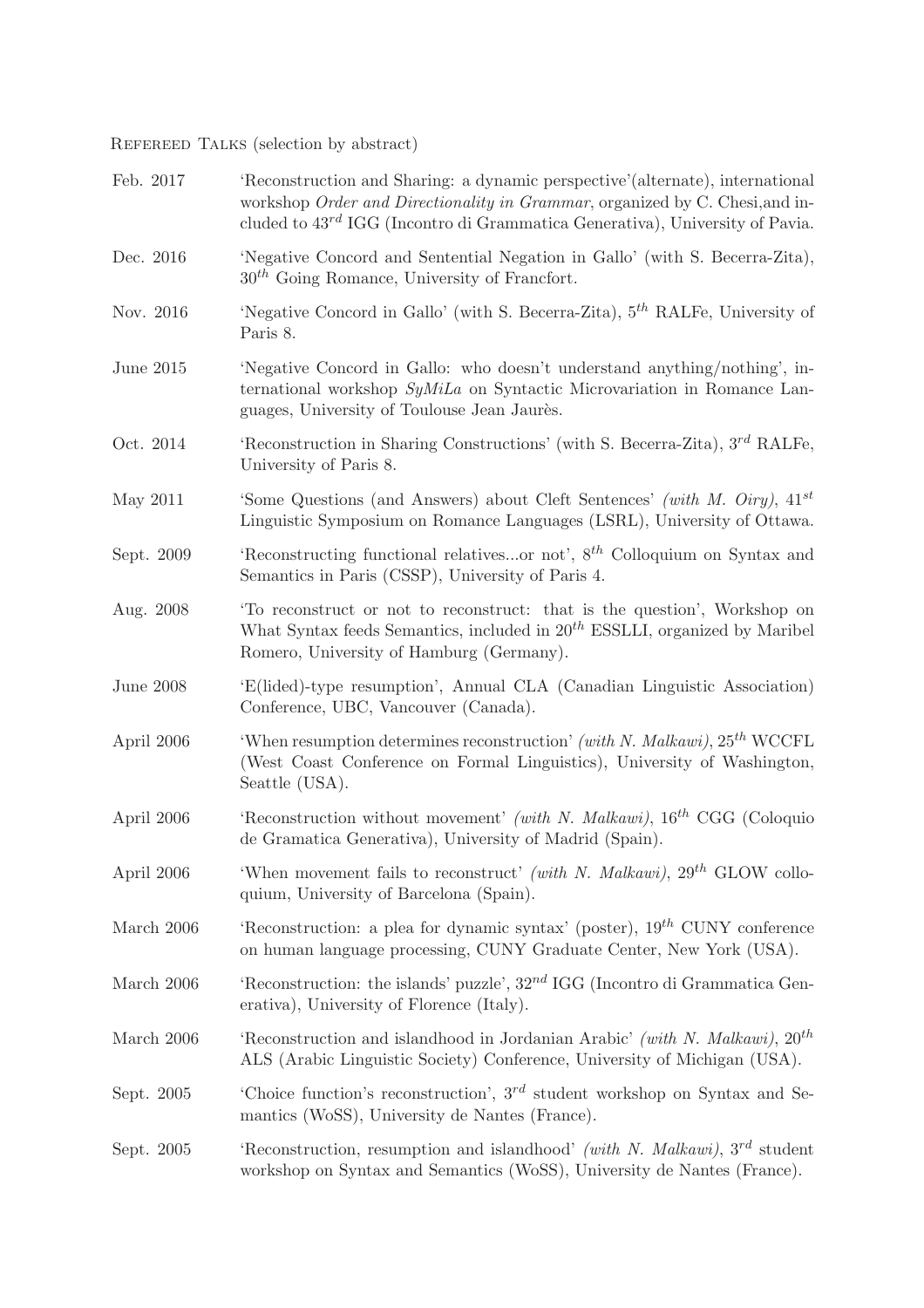| June 2005  | 'Le schwa et les sommets vides', $7th$ International Meeting of the French Net-<br>work of Phonology (RFP), University of Aix-en-Provence (France).                                     |
|------------|-----------------------------------------------------------------------------------------------------------------------------------------------------------------------------------------|
| Sept. 2004 | 'Binding and Reconstruction', $2^{nd}$ student workshop on Syntax and Semantics<br>(WoSS), University of Barcelona (Spain).                                                             |
| Aug. 2004  | 'Binding and (Re)construction', Workshop on Binding, included in the $16^{th}$<br>ESSLLI (European Summer School in Logics, Language and Information),<br>University of Nancy (France). |
| Sept. 2003 | Reconstruction & Resumption in Relatives in Breton', $4^{th}$ International Con-<br>ference on Celtic Languages, Selwyn College, Cambridge (UK).                                        |
| June 2003  | Reconstruction & Resumption', $1^{st}$ student workshop on Syntax and Seman-<br>tics (WoSS), University of Vitoria-Gasteiz (Basque Country).                                            |

#### IV. PUBLICATIONS

#### Book

N. Guilliot (in prep.) 'Reconstructing long-distance dependencies: syntax, semantics, cognition', *Language Faculty and Beyond* series, edited by K. Grohmann and P. Pica, published by John Benjamins.

#### Articles in Journals

- N. Guilliot (2006) 'A top-down analysis for Reconstruction', in *Lingua 116, special edition on Celtic Languages*, p.1888-1914, edited by I. Roberts et al, published by Elsevier.
- N. Guilliot (2005) 'Syntaxe & sémantique des indéfinis', in *Traverse* (student journal of the University of Nantes), published by Ecole Doctorale CLC, University of Nantes, 15 pages.

Chapters in Books

- N. Guilliot & S. Becerra-Zita (to appear, 2019) 'Negative Concord and Sentential Negation in Gallo', in *Romance Languages and Linguistic Theory 2016* : selected papers from *Going Romance* 2016 in Francfort, published by John Benjamins.
- N. Guilliot (2015) 'State of the Art Report on Grammatical Diversity of Regional Languages', chapter on Gallo language, p.135-145, available on line [here.](http://www.atheme.eu/publications/state-of-the-art-report-on-grammatical-diversity-of-regional-languages-may-2015/)
- N. Guilliot (2013) 'Petite histoire de sommets vides : on n'a pas toujours le schwa', in *Festschrift in Honor of Jean-Pierre Angoujard*, 22 pages, published by Presses Universitaires de Rennes.
- N. Guilliot (2011) 'Reconstructing functional relatives...or not', in *Empirical Issues in Syntax and Semantics 8*, edited by O. Bonami and P. Cabredo-Hofherr.
- N. Guilliot & N. Malkawi (2011) 'Weak vs strong resumption: covarying differently', in *Resumptive Pronouns at the Interfaces*, edited by A. Rouveret, series *Language Faculty And Beyond* edited by K. Grohmann and P. Pica, published by John Benjamins.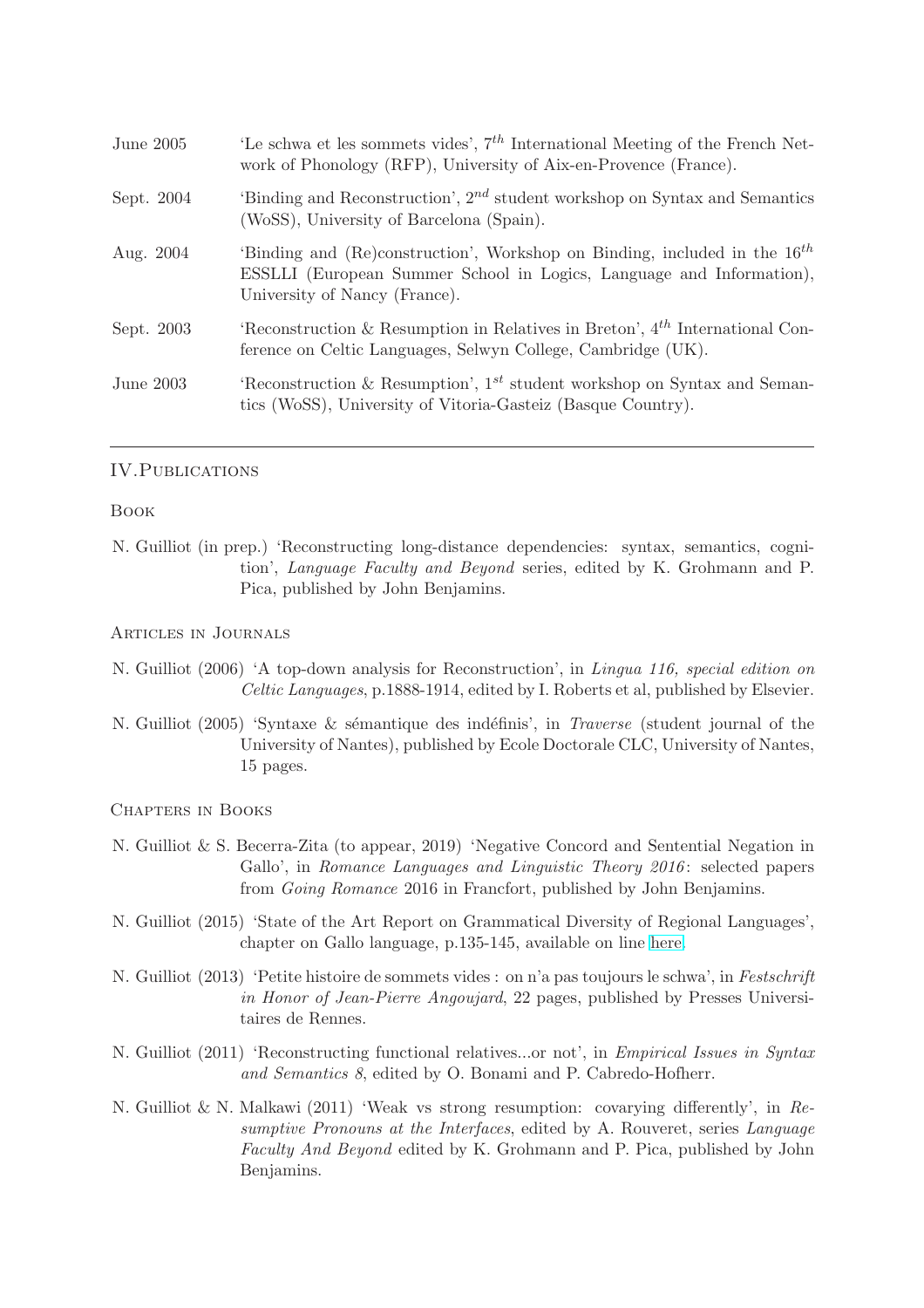- N. Guilliot & N. Malkawi (2009) 'When Movement fails to Reconstruct', in *Merging Features*, edited by J. Brucart, A. Gavarro and J. Sola, published by Oxford University Press, 27 pages.
- N. Guilliot & N. Malkawi (2007) 'Reconstruction without movement', in *Coreference, Modality and Focus*, edited by L. Eguren and O. Fernandez, published by John Benjamins, 18 pages.
- N. Malkawi & N. Guilliot (2007) 'Reconstruction & Islandhood in Jordanian Arabic', in *Perspectives on Arabic Linguistics XX*, edited by M. Mughazy, published by John Benjamins, 17 pages.

Conference Proceedings

- N. Guilliot & S. Becerra-Zita (to appear) 'Concordance Négative en Gallo: qui n'y comprend (pas) rien', in Jean Sibille (ed.), *Actes du colloque international SyMiLa: la microvariation syntaxique dans les langues romanes de France*, Limoges, Lambert Lucas.
- N. Guilliot (2008) 'To reconstruct or not to reconstruct: that is the question', in *Proceedings of the Workshop on What Syntax feeds Semantics*, published by FoLLI for ESSLLI.
- N. Guilliot (2007) 'Reconstruction: the island's puzzle', in *Proceedings of Incontro de Grammatica Generativa (IGG) 32*, published by Edizioni dell'Orso of Alessandria, 13 pages.
- N. Guilliot & N. Malkawi (2006) 'When Resumption determines Reconstruction', in *Proceedings of West Coast Conference on Formal Linguistics (WCCFL) 25*, edited by Baumer, Montero and Scanlon, published by Cascadilla Press, 10 pages.
- N. Guilliot (2004) 'Binding and Last Resort Reconstruction', in *Proceedings of the Workshop on Binding*, published by FoLLI for ESSLLI.

#### V.Reviews

Book Reviews in Journals

N. Guilliot (2013) 'Review of The Logic of Pronominal Resumption, A. Asudeh (2012)', in *Language*, published by the Linguistics Society of America.

Reviews of Articles for the following Journals:

- *Glossa* (2017)
- *Natural Language and Linguistic Theory* (2013)
- *Journal of Linguistics* (2013, 2017, 2018)
- *Lingua* (2012)
- *Canadian Journal of Linguistics* (2011, 2015)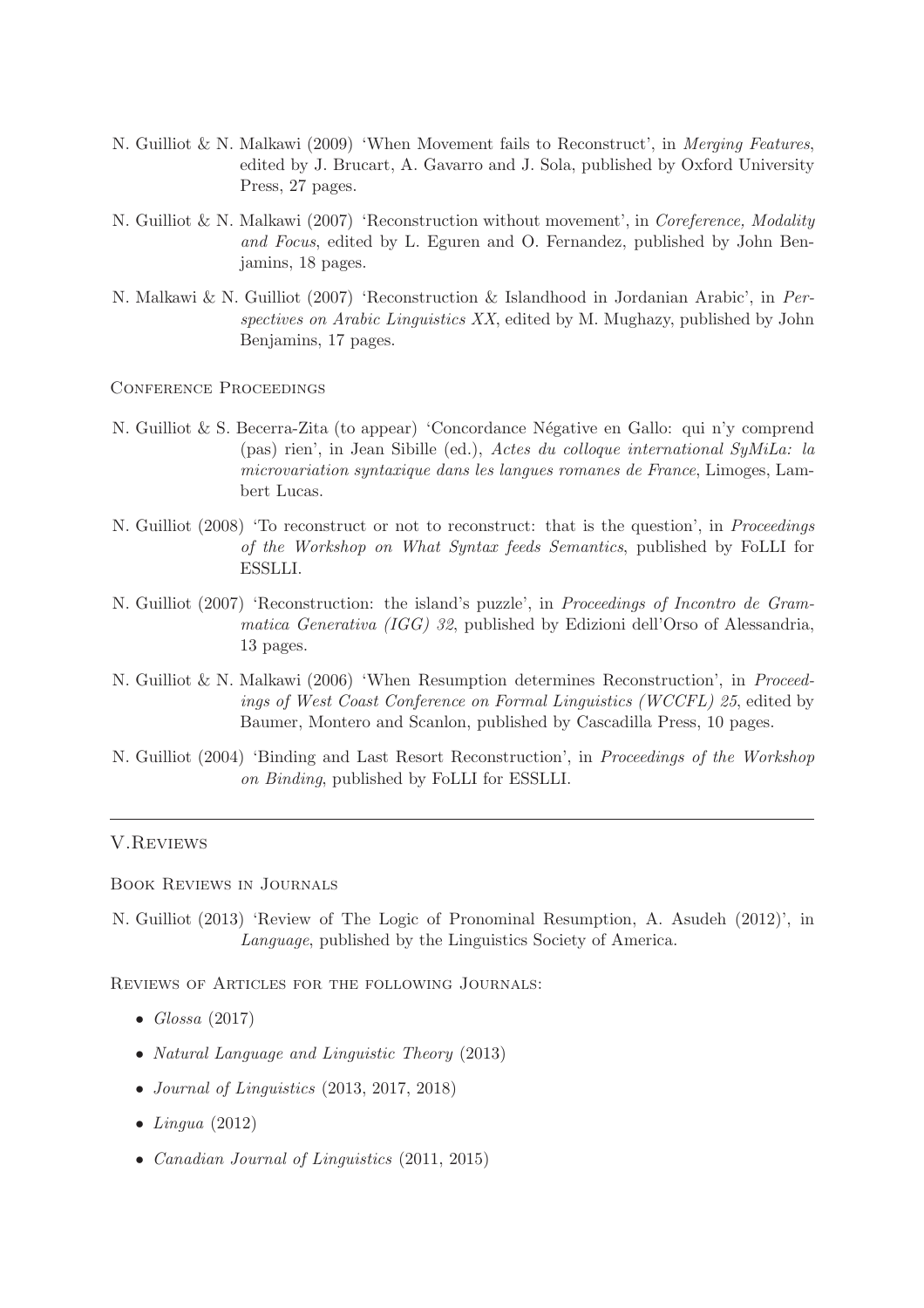• *Linguistics* (2010)

Reviews of Articles/Chapters for the following Books:

- *Linguistique & stylistique des figures (2014)*, edited by C. Barbet, GRAMM-R collection, published by Peter Lang.
- *Ways of Structure Building (2012)*, edited by M. Uribe-Etxebarria & V. Valmala, published by Cambridge University Press. *The Wiley-Blackwell Companion to Syntax (2017), second edition*, edited by M. Everaert & H. van Riemsdijk, published by Wiley-Blackwell.

REVIEWS OF ABSTRACTS FOR THE FOLLOWING CONFERENCES:

- *43rd IGG (Incontro di Grammatica Generativa 2017)*, in Pavia.
- $\mathcal{G}^{th}$  *TEAL (2014)*, in Nantes.
- *International Workshop on Sharing Constructions (WorkShare-2012)*, in Nantes.
- *Rencontres d'Automne en linguistique formelle (RALFe-2010, 2011, 2012, 2013, 2014, 2018)*, in Paris 8.
- *International Workshop on Syntactic Islands (ISLANDS-2011*, in Vitoria-Gasteiz (Basque-Country).

#### VI.Teaching Experience

2015- ASSISTANT PROFESSOR (MAÎTRE DE CONFÉRENCES) AT THE UNIVERSITY of Bordeaux Montaigne

> -Grammatical Description of Contemporary French (L1 SDL): introduction to French grammar in a linguistic perspective, tools for grammatical description and analysis

> -Linguistics and French Grammar (Minor L1 SDL): introduction to linguistics and language sciences (interaction with cognitive sciences and human sciences), and introduction to modern linguistics (Saussure, Jakobson, Chomsky,...) and to each domain (phonology, morphology, syntax, semantics and pragmatics)

> $-Syntax$  (L2 SDL): introduction to French syntax in a generative perspective (constituents, syntactic trees,...) (

> $-Syntax$  (L3 SDL): continuation of L2 syntax course, comparative perspective, interface with morphology, semantics and prosody (pronominal systems, ellipsis,...)

> -Comparative Approach to Regional Languages (L3 SDL): introduction to dialectal variation in Romance languages of France, status of Regional Languages, study of microvariation through grammatical phenomena such as pronominal systems or negation

> -Recent Theories and Models of Syntax (M1 SDL): comparative approach to formalization of syntax and semantics through the study of linguistic phenonmena such as ellipsis, sharing constructions, and pronominal systems.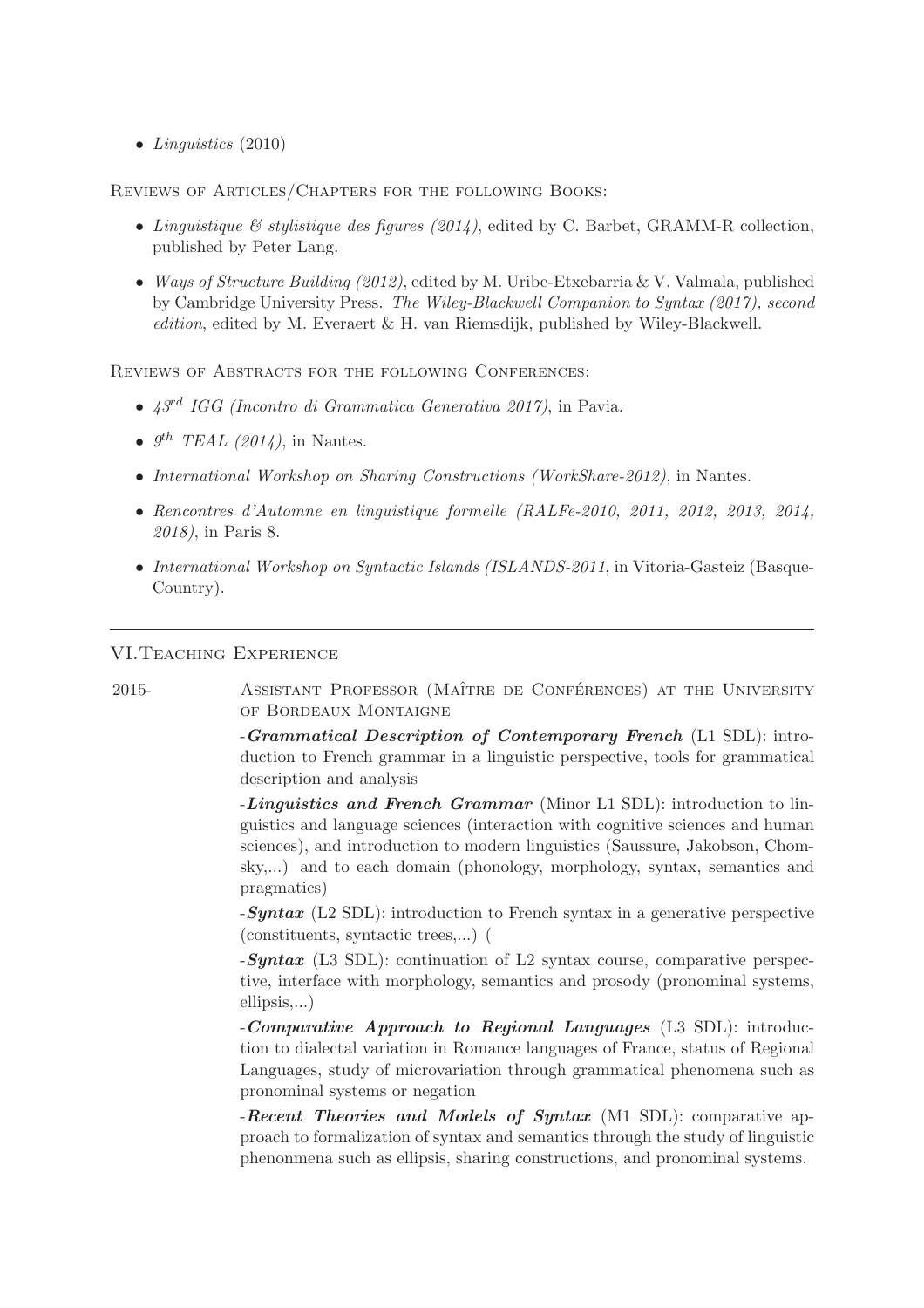## 2009-2015 ASSISTANT PROFESSOR (MAÎTRE DE CONFÉRENCES) AT THE UNIVERSITY of Nantes

-**Morphology and Syntax**: introduction to morphology (composition, derivation and inflection) and syntax in various languages.

-**Morphosyntax:** introduction to Generative Syntax and Morphology, constituent structures, syntactic trees, derivational morphology.

-Language and Cognition: introduction to theories in linguistics and psychology (behaviorism, cognitivism, connectionism) and to experimental tools

-Comparative Linguistics: empirical and theoretical approach to comparative linguistics, fieldwork (data collection) on interrogative strategies, negation, quantification and numerals.

-**Psycholinguistics**: introduction to cognitive psycholinguistics through experimental tools, study of mental processes related to linguistic phenomena (speech perception, lexical access, parsing).

-Natural Language Processing: formal grammars and languages, automata, regular expressions, interaction with morphology, syntax and semantics.

-**Psycholinguistics** (MA): introduction to Parsing, and more precisely Dynamic Syntax, a novel formalism in which Grammar and Parsing interact.

-Syntax and Interpretation (MA): introduction and comparison of various linguistic formalizations (generative grammar, HPSG, LFG, free-variable semantics) on specific phenomena (resomption, reconstruction, (un)bounded anaphora).

2007-2009 Assistant Professor at the University of Toronto (Department of French)

> -fre387-French Morphology: introduction to compositional, derivational and inflectional morphology in French.

> -FSL277-**French Pronunciation**: study of French sound system (IPA transcription, articulation, stress, intonation, elision of *schwa*, liaison) to improve pronunciation (*specific duty:* supervision of a Lecturer for tutorials).

> -FRE272-Structure of Modern French: basic concepts of linguistics through the analysis of contemporary French (*specific duty:* supervision of a Teaching Assistant for tutorials).

> -fre378-French Syntax: study of syntactic structures in modern French with survey of generative syntax (transformations, X'-theory, Minimalism,...).

> -FRE489-The Syntax-Semantics Interface: advanced course introducing both empirical and formal aspects of syntax-semantics interface related to scope, binding, indefinites, displacement structures in French.

2005-2007 ATER (temporary contract for Teaching/Research) at the University of Nantes

> -**Morphology**: introduction to compositional, derivational, and inflectional morphology, incorporation.

> -**French Phonetics and Phonology**: introduction to IPA transcription, articulatory phonetics, phonology, French elision of *schwa* and liaison.

-*Introduction to*  $BTEX$ , a text editor.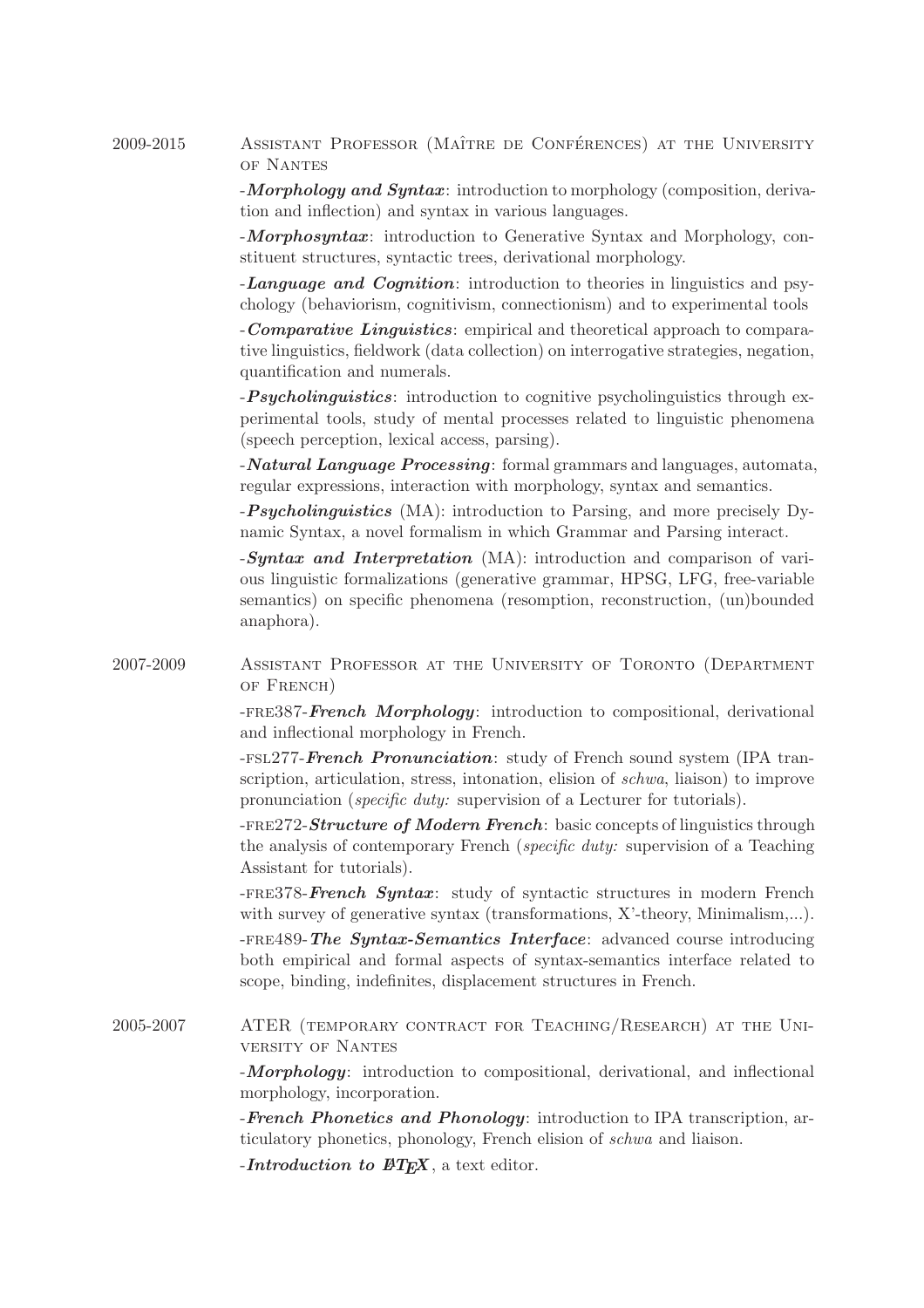|           | - <b>Natural Language Processing</b> : formal grammars and languages, automata,<br>regular expressions, interaction with morphology, syntax and semantics. |
|-----------|------------------------------------------------------------------------------------------------------------------------------------------------------------|
|           | - <i>Psycholinguistics</i> (MA): introduction to Parsing, and more precisely Dy-<br>namic Syntax, a novel formalism in which Grammar and Parsing interact. |
|           | - <b>Comparative Linguistics</b> : introduction to resumption and reconstruction<br>in various languages.                                                  |
|           | -Morphosyntax: introduction to Generative Syntax and Morphology, con-<br>stituent structures, X'-theory, derivational morphology.                          |
|           | - <b>French Grammar</b> : introduction to French linguistics, syntax (tests for con-<br>stituents, syntactic functions), semantics, pragmatics.            |
| 2002-2005 | TEACHING ASSISTANT (MONITEUR) AT THE UNIVERSITY OF NANTES<br>(with Training in Research & Teaching, given by the CIES of Rennes, France)                   |
|           | -Morphosyntax: introduction to Generative Syntax and Morphology, con-<br>stituent structures, X'-theory, derivational morphology.                          |
|           | -Semantics and Stylistics: introduction to stylistic devices (metaphors,<br>litotes, metonymy,) and interaction with pragmatics (Gricean theory).          |
|           | -French Phonetics and Phonology: introduction to IPA transcription, ar-<br>ticulatory phonetics, phonology, French elision of schwa and liaison.           |
| 2001-2002 | TEACHING ASSISTANT (VACATAIRE) AT THE UNIVERSITY OF NANTES                                                                                                 |
|           | - <b>French Phonetics and Phonology</b> : introduction to IPA transcription, ar-<br>ticulatory phonetics, phonology, French elision of schwa and liaison.  |
| 1998-1999 | FRENCH LANGUAGE ASSISTANT in Aberdare, Wales (UK).                                                                                                         |

# VII.Thesis Supervision

# Supervisor of MA Theses

| 2014        | -Samantha Becerra-Zita, Master 2 on reconstruction and sharing construction<br>in Spanish |
|-------------|-------------------------------------------------------------------------------------------|
| 2013        | -Mael Gautier, Master 2 on verbal morphology in Georgian                                  |
|             | -Samantha Becerra-Zita, Master 1 on ellipsis and ATB constructions in Spanish             |
|             | -Mamadou Diallo, Master 1 on the (focus) particle ko in Pulaar                            |
|             | -Sandrine Joly, Master 1 on focalization structures of French                             |
| 2011        | -Claudie Guyon, Master 2 on copular constructions in Hebrew (the case of<br>PronH)        |
| 2010        | -Claudie Guyon, Master 1 on the copula and pronominal system in Hebrew.                   |
|             | CO-SUPERVISOR OF PHD THESES                                                               |
| In progress | -Samantha Becerra-Zita, Négation, Polarité et Concordance Négative en Gallo.              |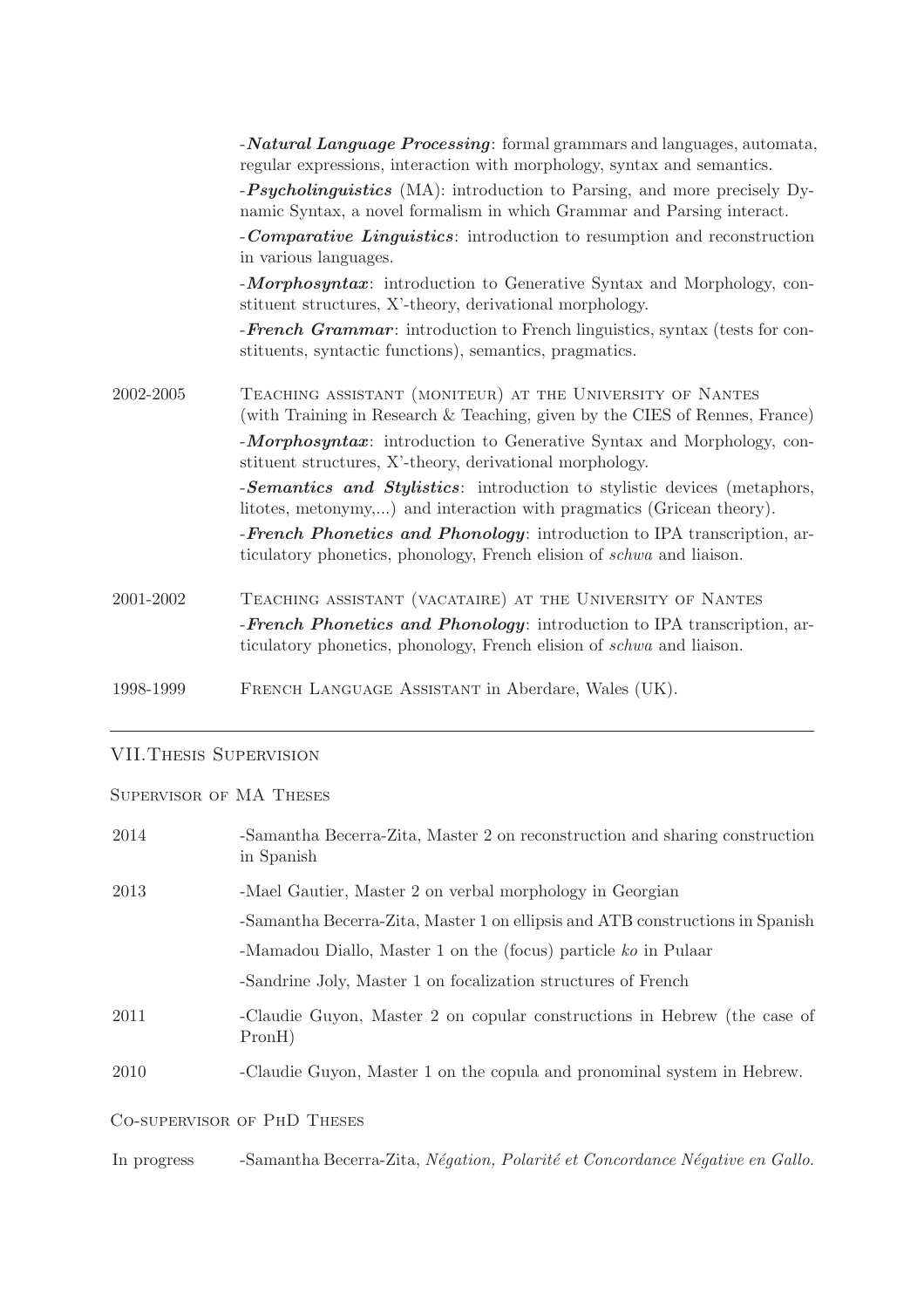### JURY OF PHD THESES

2011 Dafina Ratiu, *De la syntaxe à la sémantique des questions: étude comparative des questions multiples en Roumain*

# VIII.Administrative Experience and Promotion

#### Responsabilities

| 2017-             | Coordinator of the Parcours 'Théorie et Description du Langage' of the Master<br>Program in Language Sciences at the University Bordeaux Montaigne.                                                                                                                                  |
|-------------------|--------------------------------------------------------------------------------------------------------------------------------------------------------------------------------------------------------------------------------------------------------------------------------------|
| 2015-             | Coordinator of the Convention between the department of Language Sciences<br>and the School of Speech Therapist in Bordeaux.                                                                                                                                                         |
| 2012-2014         | Head of the Language Sciences Department at the University of Nantes.                                                                                                                                                                                                                |
| 2009-2014         | Coordinator of the Language Sciences Parcours $L1-L2$ integrated in the Li-<br>cence Mention Lettres (Undergraduate Studies) at the University of Nantes.                                                                                                                            |
| 2009-2012         | Referent-Teacher at the University of Nantes: individual help and advice for<br>10 students in L1 Lettres Modernes.                                                                                                                                                                  |
| 2009-2010         | Participation in the preparation of evaluation reports (every 4 years) of the<br>Language Sciences Programs (Undergraduate and Graduate) and the linguis-<br>tics research laboratory (LLING-EA3827) at the University of Nantes.                                                    |
| 2008-2009         | Contribution to the development of the new Linguistics program within the<br>Department of French at the University of Toronto.                                                                                                                                                      |
|                   | CONFERENCE/SEMINAR ORGANIZATION                                                                                                                                                                                                                                                      |
| Nov. 2012         | Main Organizer of an international workshop on the syntax $\mathcal{C}'$ the semantics of<br>sharing constructions - WorkShare2012 at the University of Nantes (4 invited<br>speakers, 4 invited discussants, and oral/poster presentations selected through<br>abstract reviewing). |
| 2009-             | Contribution to the organization of weekly Syntax and Semantics seminars<br>(SynSem) for the LLING in Nantes.                                                                                                                                                                        |
| 2002-2007         | Main contributor in the organization of weekly Syntax and Semantics seminars<br>for the LLING in Nantes.                                                                                                                                                                             |
| Sept. 2005        | Main organizer of the $3^{rd}$ student workshop on Syntax and Semantics (WoSS)<br>at the University of Nantes (2 invited speakers, and oral presentations accepted<br>through abstract reviewing).                                                                                   |
| May 2004          | Contribution in the organization of the $4^{th}$ JEL (Journées d'Études Linguis-<br>tiques) at the University of Nantes (reception and accommodation).                                                                                                                               |
| <b>COMMITTEES</b> |                                                                                                                                                                                                                                                                                      |
| 2017-             | Member of the Research Committee at the University of Bordeaux Montaigne.                                                                                                                                                                                                            |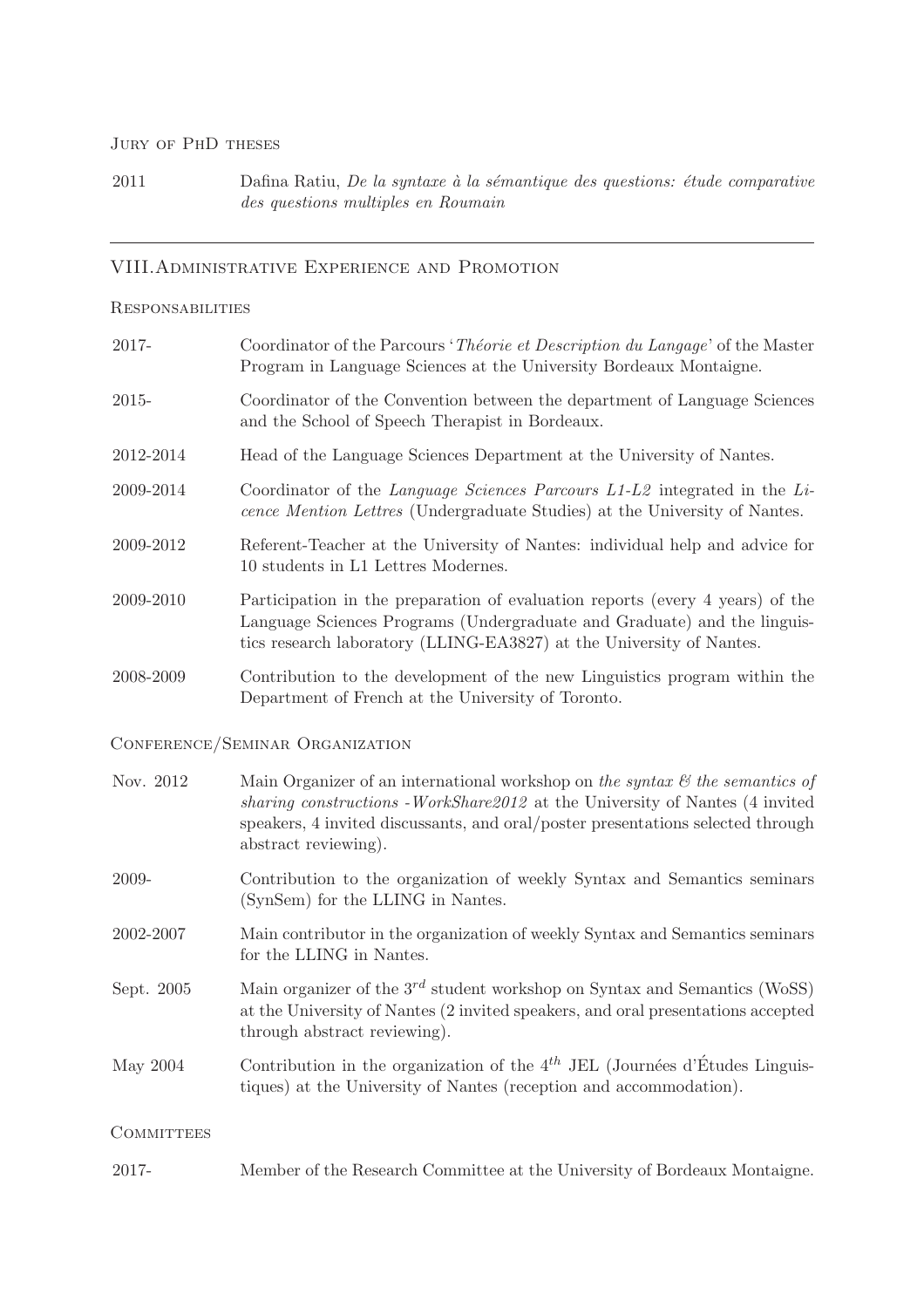- 2017- Member of the Academic Committee (CAc) at the University of Bordeaux Montaigne. 2012- Member of the Scientific Committee of the UFR Lettres & Langages at the University of Nantes. May 2013 Member of the selection committee for a position of Maître de Conférences in Chinese Language, University of Nantes. May 2012 Member of the selection committee for a position of Maître de Conferences (4062) in Phonetics and Linguistics at the University of Nantes (section 7), 15 reports. 2009-2012 Member of the Scientific Committee of the Ecole Doctorale Cognition, Education, Interactions (CEI) at the University of Nantes. 2002-2004 Student member of the Scientific Committee of the Ecole Doctorale Connaissance, Langages, Culture (CLC) at the University of Nantes. Jan.-March 2003 Student member of the Conseil pour le Projet d'Etablissement 2004-2007 at the University of Nantes. PROMOTION OF RESEARCH Sept. 2011 Participation to a workshop for a European Consortium on theoretical and experimental linguistics (presentation of the relation between theoretical and experimental syntax, with Hamida Demirdache and Julie Franck), organized by Lisa Cheng at Leiden University (Netherlands). June 2011 Participation to a round-table debate on *the Future of Research* (representing the LLING), organized during the *Journ´ees Scientifiques* of the University of Nantes.
- June 2010 Organization of a stand *LLING-Linguistics and Language Processing* for the *Journées Scientifiques* of the University of Nantes.
- Nov. 2005 Participation to the *Portes Ouvertes* on Research on Linguistics in the West (representing the LLING), organized at the University of Caen Basse-Normandie (France).

## IX.Education & Linguistic Programs

## Academic Background

2002-2006 Doctorat (PhD) in Linguistics (Language Sciences) at the University of Nantes  $($ mention très honorable avec félicitations du jury à l'unanimité) -*Title of thesis:* 'La Reconstruction à l'interface entre Syntaxe et Sémantique' -*Date of defense:* Monday, December 11, 2006 -*PhD supervisor:* Hamida Demirdache – MCF/HDR University of Nantes -*Other members of the jury:* Ronnie Cann – PR University of Edinburgh, Alain Kihm – DR CNRS-University of Paris 7, Orin Percus – MCF University of Nantes, Alain Rouveret – PR University of Paris 7, Uli Sauerland – HDR ZAS-Berlin.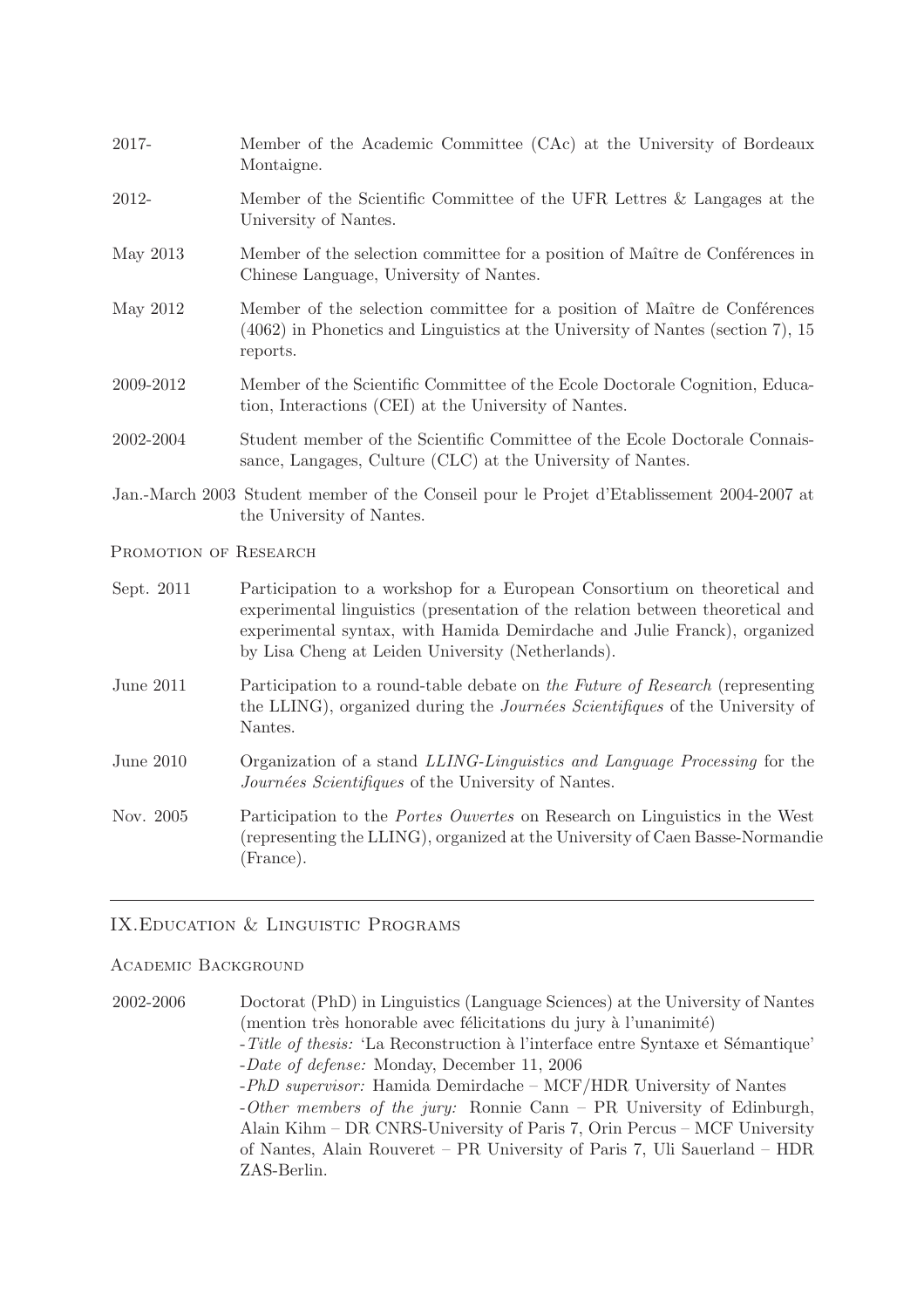| 2001-2002                        | MA in Language Sciences at the University of Nantes (mention très bien).<br>-Title of thesis: 'Relatives, Reconstruction et Résomptivité: les 3 R en Breton'<br>-MA Supervisor: Hamida Demirdache.<br>-Other members of the jury: Jean-Pierre Angoujard, Alain Rouveret, Hamida<br>Demirdache. |
|----------------------------------|------------------------------------------------------------------------------------------------------------------------------------------------------------------------------------------------------------------------------------------------------------------------------------------------|
| 2000-2001                        | Maîtrise in Language Sciences at the University of Nantes (mention très bien).<br>-Title of thesis: 'Syntaxe comparée des relatives restrictives en Gallois et en<br>Breton'<br>-Supervisor: Hamida Demirdache.                                                                                |
| 1999-2000                        | Licence in Language Sciences at the University of Nantes (mention bien).                                                                                                                                                                                                                       |
| 1995-1997                        | DEUG LLCE English (Literature, Language and Foreign Civilization) at the<br>University of Nantes.                                                                                                                                                                                              |
| 1994-1995                        | Baccalauréat in Sciences (mention Bien).                                                                                                                                                                                                                                                       |
| <b>OTHER LINGUISTIC PROGRAMS</b> |                                                                                                                                                                                                                                                                                                |
| June 2010                        | 'Understanding language: forty years into the garden path', courses and con-<br>ferences organized by the University of Basque Country, San Sebastian.                                                                                                                                         |
| Aug. 2009                        | $21^{st}$ ESSLLI (European Summer School in Logics, Language and Information),<br>University of Bordeaux III.                                                                                                                                                                                  |
| Aug. 2008                        | $20^{th}$ ESSLLI (European Summer School in Logics, Language and Information),<br>University of Hamburg (Germany).                                                                                                                                                                             |
| 2007-2008                        | Weekly Syntax & Semantics Project, organized by the Dept of Linguistics at<br>University of Toronto.                                                                                                                                                                                           |
| 2001-2007                        | Weekly Syntax and Semantics seminars, organized by the LLING in Nantes.                                                                                                                                                                                                                        |
| Sept. 2005                       | EALing III $(3^{rd}$ Fall School in Linguistics at the ENS), Paris, France.                                                                                                                                                                                                                    |
| Aug. 2005                        | $17th$ ESSLLI (European Summer School in Logics, Language and Information),<br>Heriot-Watt University of Edinburgh (Scotland).                                                                                                                                                                 |
| Aug. 2004                        | $16th$ ESSLLI (European Summer School in Logics, Language and Information),<br>University of Nancy (France).                                                                                                                                                                                   |
| May 2004                         | 'Implicature Calculation, Pragmatics or Syntax, or both?' by Danny Fox,<br>Linguistic Program of the University of the Basque Country, Vitoria (1 week).                                                                                                                                       |
|                                  | Sept.-Oct. 2003 EALing I ( $1^{st}$ Fall School in Linguistics at the ENS), Paris, France.                                                                                                                                                                                                     |
| July-Aug. 2003                   | $10^{th}$ European Summer School in Generative Grammar (EGG), Lublin, Poland.                                                                                                                                                                                                                  |
| June 2003                        | On the Derivational and Representational Nature of Grammar' by Joseph<br>Aoun, Linguistic Program of the University of the Basque Country (1 week).                                                                                                                                            |
| Oct. 2002                        | 'Sideward movement, Agree, and Phases' by Jairo Nunes, Linguistic Program<br>of the University of the Basque Country, Vitoria-Gasteiz (1 week).                                                                                                                                                |